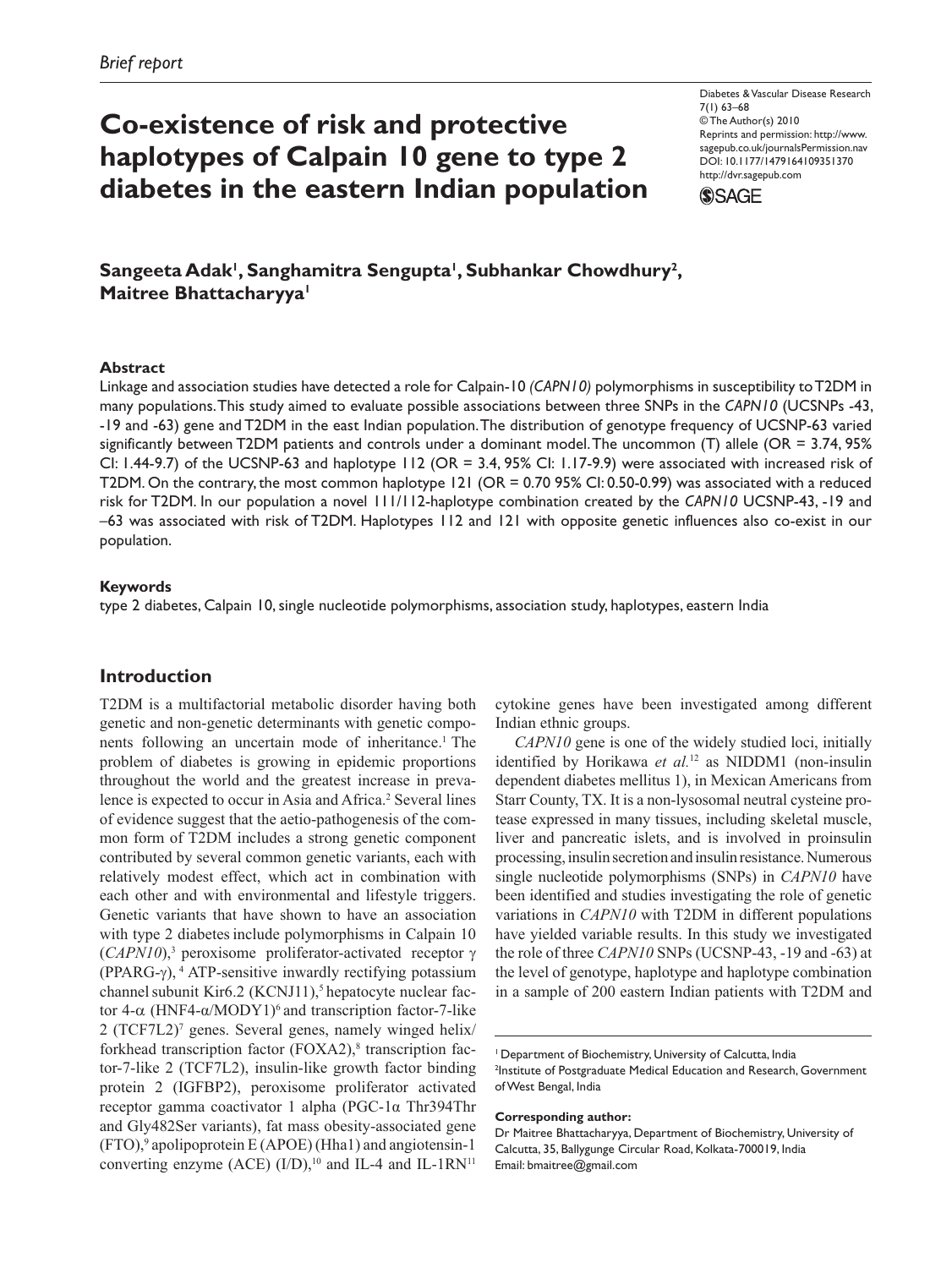| CAPN10 SNPs            | T2DM (n=200) |        |       | Control (n=100) |        |                  | Comparison of<br>allele frequency |                     |
|------------------------|--------------|--------|-------|-----------------|--------|------------------|-----------------------------------|---------------------|
|                        | Frequency    | SD     | HWE-P | Frequency       | SD     | HWE-P            | p                                 | OR (95%CI)          |
| UCSNP-43<br>(A)        | 0.195        | 0.0012 | 0.369 | 0.19            | 0.002  | 0.516            | 0.83                              | $0.97(0.63 - 1.49)$ |
| UCSNP-19<br>(Deletion) | 0.442        | 0.0017 | 0.112 | 0.4             | 0.002  | 1.0              | 0.34                              | $0.84(0.59 - 1.19)$ |
| UCSNP-63<br>(T)        | 0.088        | 0.0008 | 0.095 | 0.025           | 0.0008 | $\overline{1.0}$ | 0.003                             | 3.74(1.44-9.69)     |

**Table 1.** Allele frequency, standard deviation and p-value of the Hardy-Weinberg chi-square test (HWE-P) and comparison of allele frequencies of the 3 Calpain-10 SNPs in east Indian T2DM patients and control samples.

The mean frequency+SD of the minor allele of UCSNP-43, -19 and -63 of *CAPN10* in the eastern Indian study population. 'n' denotes the sample size in each group. The nucleotide written in italics denotes the minor allele whose frequency is given in the table.

100 normoglycemic volunteers collected from a city hospital of Kolkata.

## **Material and methods**

#### *Subjects*

A total of 200 T2DM patients (male  $= 108$ , female  $= 92$ ) defined by World Health Organisation criteria participated in this study. Blood samples were also collected from 100 age and sex matched healthy volunteers (male  $=$  54,  $female = 46$ ) as controls. The 2 h post glucose tolerance test of blood sugar level (after a 75 g glucose load) for diabetic patients is greater than 200 mg/dL (11.11 mmol/L) while the value is less than 140 mg/dL (7.8 mmol/L) for control healthy subjects (without any family history of diabetes or hypertension). The normal glycated haemoglobin (HbA1c) value was less than 6% and that for a diabetic patient was greater than 6%. None of the subjects (both control and patients) were smokers. The individuals belonging to both the groups were unrelated and lived in the eastern Indian province of West Bengal. The study was approved by the Calcutta University Biosafety and Ethics Committee. Informed consent was obtained from all participants.

### *Genotyping*

Genomic DNA isolated from the peripheral blood lymphocyte by the salting out method was used for genotyping of CAPN10 polymorphisms by PCR coupled RFLP method.<sup>13</sup>

### *Statistical analysis*

Hardy-Weinberg equilibrium was tested using the  $\chi^2$ goodness-of fit test in T2DM (cases) and healthy subjects (controls) using Haploview (version 3.32).14 Risk assessment for genotype(s) for all the three loci was performed under co-dominant, dominant and recessive models. Fisher's exact test was applied to examine for differences in allele frequencies in cases and controls. Haplotype frequencies were estimated using Haploview separately in T2DM patients and controls. The frequency of each haplotype was compared between cases and controls against rest of the others pooled as a group as well as with respect to a reference one to estimate the ORs and 95% CIs using a two-way contingency table method. The expected frequencies of diplotype combination were estimated using the Hardy- Weinberg principle. The frequencies of these haplotype combinations in cases and controls were compared with that of the most prevalent diplotype taken as reference. The p*-*values of at most 0.05 (two-tailed) were considered a statistically significant difference between the two groups.

## **Results**

A total of 200 unrelated patients with T2DM and 100 non-diabetic controls participated in this study. The patients had a mean history of diabetes of 13 years on an average. They had significantly higher levels of post-prandial blood glucose level (12.6 mmol/L) and percentage of glycated haemoglobin (7.32%) compared to those of the control subjects.

Three *CAPN10* SNPs, namely UCSNP-43, -19 and -63, were genotyped in all the 300 study participants. The distribution of allele frequencies for these loci did not significantly deviate from Hardy-Weinberg equilibrium for both the diabetic and control groups (p>0.05) **(**table 1**)**. There were no significant differences in genotype frequencies for UCSNP-43 and -19 between diabetic patients and nondiabetic controls. However, a difference was found in the distribution of genotype frequencies under co-dominant  $(p$ -value = 0.025) and dominant  $(p$ -value = 0.0079) models for UCSNP-63 between T2DM and normoglycemic individuals, although the former disappeared after BonFerroni correction (table 2). The allele frequencies for UCSNP-43 and -19 did not vary significantly between the two groups while the minor T-allele of UCSNP-63 was found to present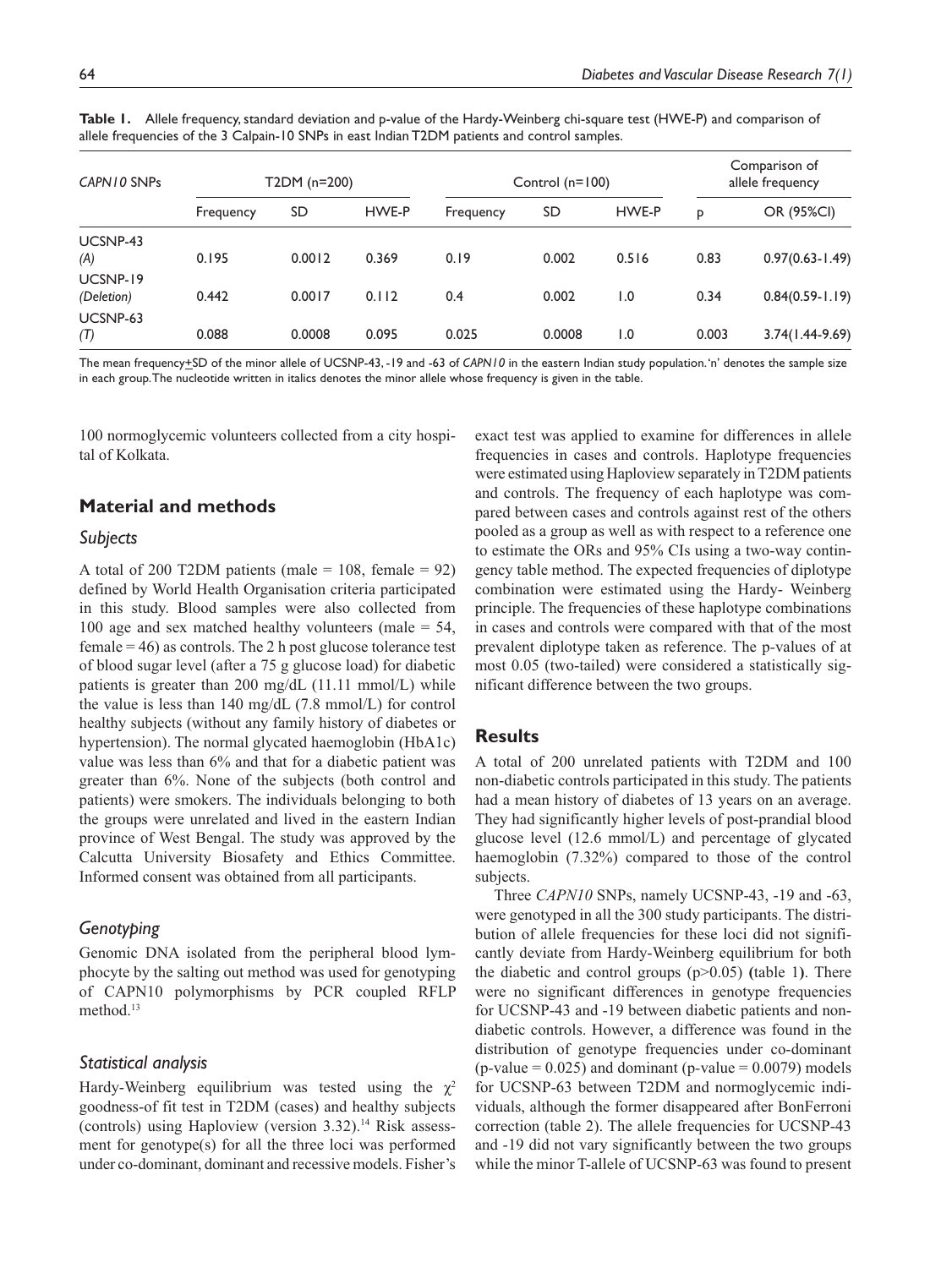| CAPN 10 SNP                      | T <sub>2</sub> DM<br>genotypes |                   |               | Control<br>genotypes |          |         | p-value              |                       |                      |
|----------------------------------|--------------------------------|-------------------|---------------|----------------------|----------|---------|----------------------|-----------------------|----------------------|
|                                  | $\frac{1}{1}$                  | $\frac{1}{2}$     | 2/2           | 1/1                  | 1/2      | 2/2     | Codominant           | Dominant              | Recessive            |
| UCSNP-43<br>UCSNP-19<br>UCSNP-63 | 132<br>33<br>169               | 58<br>1 I I<br>27 | 10<br>56<br>4 | 64<br>16<br>95       | 34<br>48 | 36<br>0 | 0.35<br>0.35<br>0.03 | 0.80<br>0.18<br>0.008 | 0.35<br>1.00<br>0.17 |

**Table 2.** Genotype risk assessment under codominant, dominant and recessive models.

The allele-labelling scheme is followed according to Horikawa *et al.*<sup>12</sup>

SNP-43: genotype 1/1, G/G; genotype 1/2, G/A; genotype 2/2, A/A. UCSNP-19: genotype 1/1, two repeats of 32-bp sequence/two repeats of 32-bp sequence (DD); genotype 1/2, two repeats of 32-bp sequence/three repeats of 32-bp sequence (ID); genotype 2/2, three repeats of 32-bp.sequence/ three repeats of 32-bp sequence (II). UCSNP-63: genotype 1/1, C/C; genotype 1/2, C/T; genotype 2/2, T/T.

a risk of 3.74 for T2DM (CI: 1.4-9.7; p=0.003) in our sample (table 1**)**.

Haplotypes pertaining to three *CAPN10* SNPs and maximum likelihood estimates of their frequencies were obtained using Haploview (table 3). For UCSNP-43, the G-allele was coded by 1 and the A-allele by 2. For UCSNP-19, 1 represented two repeats of the 32 bp allele and 2 represented three repeats. For UCSNP-63, the C-allele was coded by 1 and the T-allele by 2. A total of eight haplotypes were observed in the patients while six were found in the control samples. The three most common haplotypes are 121, 111 and 221 (table 3). The two haplotypes (122 and 212) that were absent in the control samples were present in very low frequencies in the patients. For association analysis, each *CAPN10* haplotype was compared separately with the most frequent one, which was taken as reference haplotype (haplotype 121), and also with the combined frequency of the remaining haplotypes. The frequency of 112 ( $OR = 3.4$ ,  $CI: 1.17-9.9$ ) varied significantly between patients and controls in both comparisons. In contrast, the most common haplotype 121 was present in a higher proportion in control samples compared to cases  $(OR = 1.42 \text{ CI}: 1.005-1.99)$  when compared with the pooled ones.

The haplotypes of *CAPN10* locus were found to be in Hardy-Weinberg equilibrium. We determined the expected frequencies of various haplotype combinations for cases and controls (table 3). Of the 12 different haplotype combinations that were detected in both groups, the most frequent was 111/121. Other notable combinations (frequency  $\geq$ 10%) were 111/111, 111/221, 121/121 and 121/221. With respect to the reference combination of 111/121, we found that two haplotype combinations, namely 111/112 and 221/112, were in marginally higher proportion in T2DM patients (table 3).

### **Discussion**

*CAPN10* had been identified as a susceptibility gene in T2DM. Since its discovery upon genome-wide scanning followed by positional cloning, a number of studies $12$  have

attempted to evaluate the genetic association of *CAPN10* with type 2 diabetes in different populations. The present study aimed to investigate the association of genetic variantions on the *CAPN10* gene with the development of the disease in individuals inhabiting eastern India. Of the three loci studied, UCSNP-63 presented 3.48 and 3.74 fold increase of the risk of diabetes with respect to the genotype and the allele frequencies, respectively. An increased risk of diabetes was also detected for haplotype 112 in our sample. The effect of 112 haplotype probably reflects the contribution of the T-allele of UCSNP-63 for type 2 diabetes. Haplotype 112 is associated with an increased risk in the presence of the 121- haplotype in Mexican Americans, African Americans and South Indians with type 2 diabetes.3,12 We could not detect any association of 112/121 combination with diabetes in our population, indicating the diverse ethnic background of Indian populations. However, 112/111 haplotype combination was present in marginally higher frequency in patients when compared to the reference haplotype combination of 111/121. Haplotype 121 is the most prevalent haplotype among eastern Indians and others as well.15 In our sample, 121 haplotype is present in statistically higher proportion in the normoglycemic group compared to the T2DM patients. Due to the two opposite trends of statistical association of the haplotypes 112 and 121 towards T2DM, the 112/121 haplotype combinations did not differ significantly between the case and control groups in our study.

Haplotype 112 has been detected as a risk haplotype in many other studies.<sup>3,12</sup> Our finding that haplotype 112 in combination with 111 offers a risk of diabetes is a novel one. The heterozygous combinations of haplotype 111 with 121 and 221 have been found to be associated with high risk of T2DM among Koreans, OR =  $2.58$  (1.6–4.16) and Utah-Caucasian, OR =  $1.48$  (1.06-1.91),<sup>16,17</sup> while an increased risk of diabetes has been detected for homozygous combination of haplotype 121 in a Polish sample.15 Such divergence observed among studies can be related to the diverse ethnic background of the population under study or to random chance due to a low population frequency of the variant allele.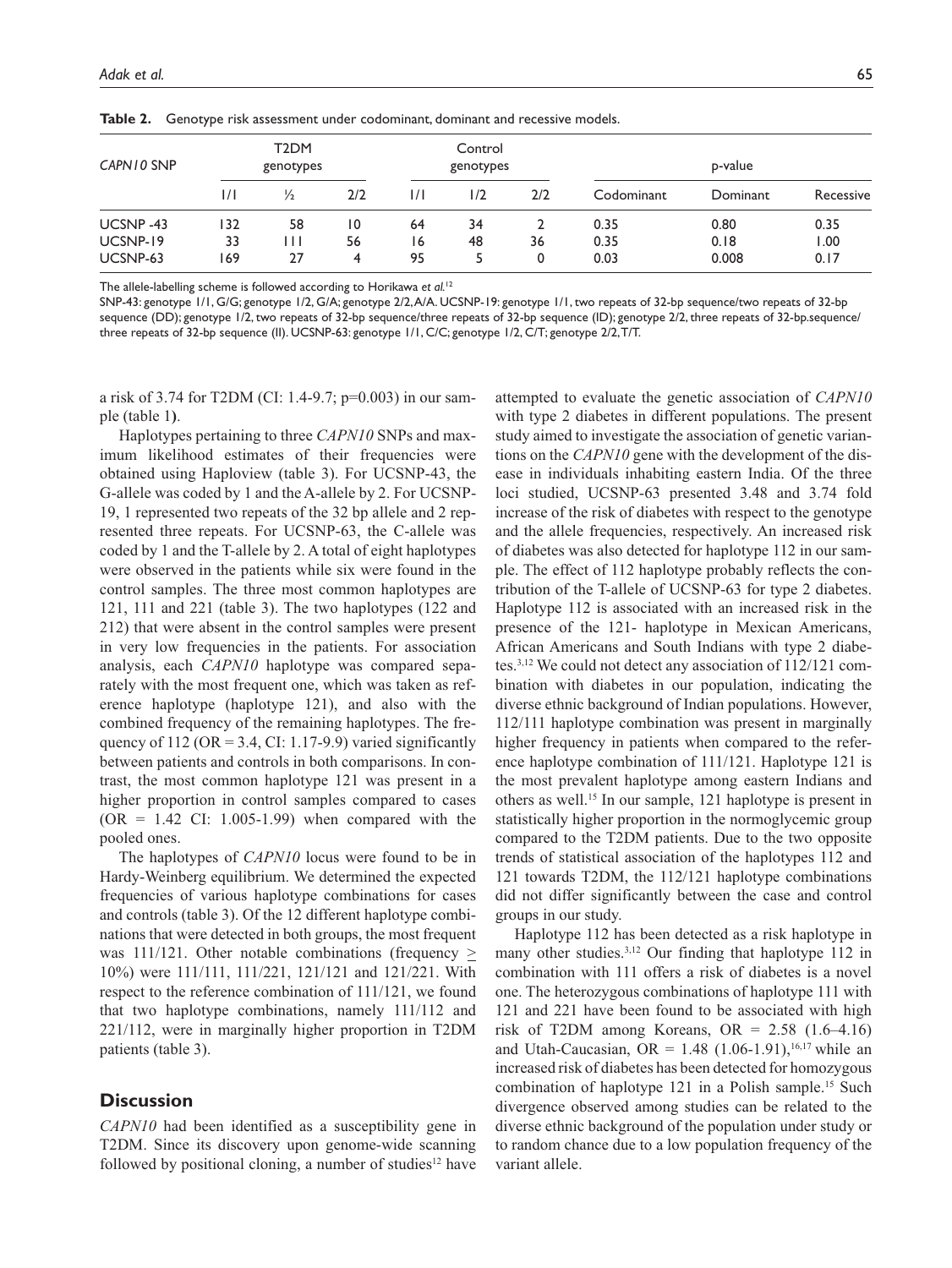|                                      |                    | sie stern in proc/politicalistics and association analysis in the case maiding population. |                       |                               |  |
|--------------------------------------|--------------------|--------------------------------------------------------------------------------------------|-----------------------|-------------------------------|--|
| Haplotype<br><b>UCSNPs -43/19/63</b> |                    | Estimated haplotype frequencies                                                            | $p^a$<br>OR (95% CI)  | p <sup>b</sup><br>OR (95% CI) |  |
|                                      | T <sub>2</sub> DM  | Control                                                                                    |                       |                               |  |
| $\vert \vert \vert$                  | $0.339 + 0.0006$   | $0.324 + 0.001$                                                                            | 0.783                 | 0.23                          |  |
|                                      |                    |                                                                                            | $1.06$ (0.74-1.53)    | $1.27(0.86 - 1.88)$           |  |
| 112                                  | $0.065 + 0.0001$   | $0.017 + 0.00008$                                                                          | 0.016                 | 0.0079                        |  |
|                                      |                    |                                                                                            | 3.40 (1.17-9.89)      | 3.96(1.34-11.72)              |  |
| 2                                    | $0.386 + 0.0005$   | $0.468 + 0.001$                                                                            | 0.050                 |                               |  |
|                                      |                    |                                                                                            | $0.70(0.50-0.99)$     |                               |  |
| 122                                  | $0.015 + 0.0005$   | Absent                                                                                     |                       |                               |  |
| 211                                  | $0.033 + 0.0008$   | $0.058 + 0.0002$                                                                           | 0.130                 | 0.39                          |  |
|                                      |                    |                                                                                            | $0.52(0.23-1.17)$     | $0.66(0.28-1.51)$             |  |
| 221                                  | $0.154 \pm 0.0003$ | $0.124 + 0.0005$                                                                           | 0.389                 | 0.15                          |  |
|                                      |                    |                                                                                            | $1.284(0.77-2.11)$    | $1.51(0.89 - 2.57)$           |  |
| Others                               | 0.008              | 0.009                                                                                      |                       |                               |  |
| Reference haplotype                  | Test haplotype     |                                                                                            | Frequency of expected | p-value                       |  |
| combination                          | combination        | haplotype combination                                                                      |                       |                               |  |
|                                      |                    | T <sub>2</sub> DM                                                                          | Control               |                               |  |
|                                      | 111/111            | 0.114                                                                                      | 0.105                 | 0.72                          |  |
|                                      | 111/112            | 0.044                                                                                      | 0.011                 | 0.05                          |  |
|                                      | 111/122            | 0.010                                                                                      | 0                     | 0.23                          |  |
|                                      | 111/211            | 0.022                                                                                      | 0.037                 | 0.77                          |  |
|                                      | 111/221            | 0.104                                                                                      | 0.080                 | 0.35                          |  |
| 111/121                              | 112/121            | 0.050                                                                                      | 0.016                 | 0.10                          |  |
| T2DM: 0.261                          | 112/221            | 0.020                                                                                      | 0.004                 | 0.05                          |  |
| Control: 0.303                       | 121/121            | 0.149                                                                                      | 0.219                 | 0.45                          |  |
|                                      | 121/122            | 0.012                                                                                      | 0                     | 0.23                          |  |

**Table 3.** Haplotype frequencies and association analysis in the east Indian population.

Results are expressed as mean+SD. Frequencies of haplotypes and diplotypes pertaining to *CAPN10* SNPs in 200 east Indian diabetic subjects and 100 control subjects.

121/211 0.025 0.054 0.20 121/221 0.119 0.116 0.73 211/221 0.010 0.0143 0.69 221/221 0.024 0.0154 0.73

<sup>a</sup> Comparison was made between a haplotype and remaining haplotypes pooled in a group.

 $^{\circ}$  Comparison was made between a haplotype and a reference haplotype.

In this work, of the three SNPs studied, only the T-allele of UCSNP-63 was found to exert a dominant effect with respect to susceptibility to diabetes. Our finding that haplotype 112 in combination with haplotype 111 confers a risk of T2DM in our population is expected. However, since UCSNP-63 is located in intron 13 of the *CAPN10* gene, it may be speculated that an extended haplotype harbouring alleles 1, 1 and 2 at UCSNP-43, -19 and -63, respectively, hosts the actual causal variant that increases an individual's risk of diabetes.

The significance of this study lies in detection of the co-existence of two haplotypes with opposite genetic effects in our population. Haplotype 112 has been detected as a risk haplotype in the eastern Indian population and this finding is in agreement with the majority of

genetic studies conducted on *CAPN10*. 3 On the other hand, the most prevalent haplotype (121) in our population has a significantly higher presence in normoglycemic controls. The ratios of the frequency of the two haplotypes, namely 121 and 112, are 5.6 and 27.5 in the cases and controls, respectively. A very high frequency of haplotype 121 in our sample suggests the existence of a protective haplotype of *CAPN10* gene in the eastern Indian population. This reinforces the observation of an earlier association study conducted among the Japanese population.18

The primary drivers of the epidemic of diabetes are the rapid epidemiological transition associated with changes in dietary patterns and decreased physical activity as evident from the higher prevalence rates of diabetes in the urban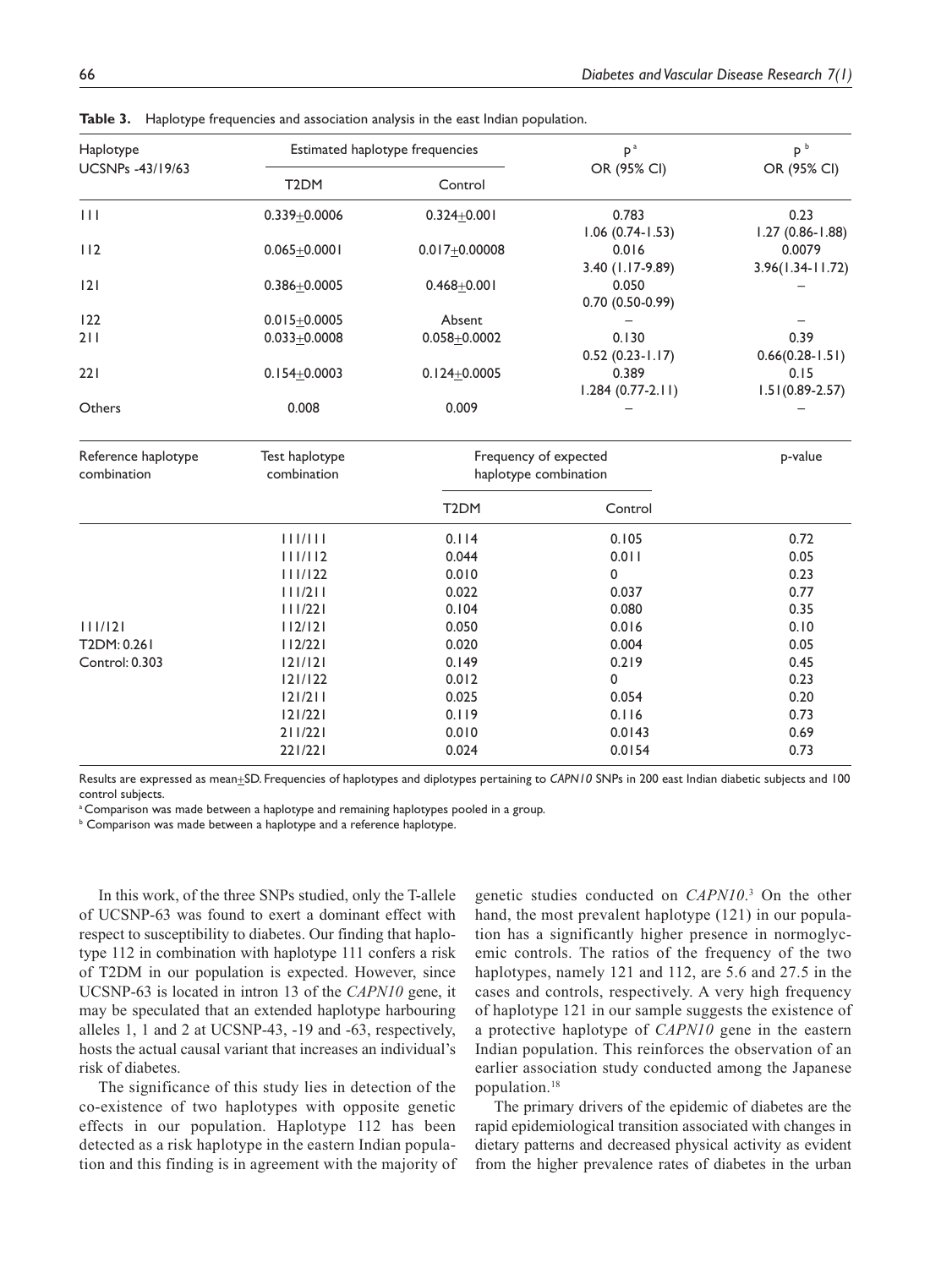#### *Adak et al.* 67

| <b>Abbreviations</b> |                                          |
|----------------------|------------------------------------------|
| <b>ATP</b>           | adenosine triphosphate                   |
| CI.                  | confidence interval                      |
| OR                   | odds ratio                               |
| <b>PCR</b>           | polymerase chain reaction                |
| <b>RFIP</b>          | restriction fragment length polymorphism |
| SD.                  | standard deviation                       |
| <b>SNP</b>           | single nucleotide polymorphisms          |
| T2DM                 | type 2 diabetes mellitus                 |
|                      |                                          |

population. These changes have resulted in escalating rates of both obesity and diabetes across all age groups and socio-economic levels throughout the world.<sup>19</sup> Lifestyle changes and other environmental factors $20$  accompanied by urbanisation adversely affect metabolism and thereby contribute to diabetes as is evidenced by the four to six times higher prevalence of T2DM in urban areas compared to rural areas in India.

The high frequency of protective haplotype 121 in all samples, particularly in the control group, is promising indicating the fact that a healthy lifestyle can probably restrain the burden of diabetes, a common risk factor for cardiovascular and many metabolic disorders. However, the present study has been conducted in a sample set collected from eastern India. A further comprehensive study throughout India may enable us to avoid the skewness that may be present in the current data-set.

In summary, our results indicate the pleiotropic roles of *CAPN10* haplotypes with respect to diabetes in our population. The observation of the co-existence of two haplotypes with opposite trends of genetic influence on T2DM in a population is a unique finding. We have not found evidence of the association either of UCSNP-43 and -19 or the haplogenotype 112/121 originally described by Horikawa *et al*. 12 However, we detected a new combination of haplotypes (112/111) conveying a higher risk to type 2 diabetes in eastern India.

#### **Acknowledgement**

We greatly acknowledge the ICMR (Indian Council of Medical Research) for financial support and DST (FIST) India for providing the instrumental facility during our research. We express our sincere indebtedness to Professor Kalyan Das, Department of Statistics, University of Calcutta for his suggestions regarding statistical data analysis. We are grateful to all the patients and voluntary donors for taking part in this study.

#### **Conflict of interest statement**

The authors declare that there is no conflict of interest that would prejudice its impartiality or potential conflict of interest that is fully declared within the text of the article.

#### **References**

- 1. DeFronzo RA, Bonadonna RC, Ferrannini E (1992) Pathogenesis of NIDDM: A balanced overview. *Diabetes Care* 15: 318–368.
- 2. Wild S, Roglic G, Green A, Sicree R, King H. (2004) Global prevalence of diabetes: estimates for the year 2000 and projections for 2030. *Diabetes Care* 27: 1047–1053.
- 3. Cassell PG, Jackson AE, North BV, *et al.* (002) Haplotype combinations of Calpain 10 gene polymorphisms associate with increased risk of impaired glucose tolerance and type 2 diabetes in South Indians. *Diabetes* 51: 1622–1628.
- 4. Poulsen P, Andersen G, Fenger M, *et al*. (2003) Impact of two common polymorphisms in the PPARγ gene on glucose tolerance and plasma insulin profiles in monozygotic and dizygotic twins. *Diabetes* 52: 194–198.
- 5. Gloyn AL, Weedon MN, Owen KR, *et al*. (2003) Large-scale association studies of variants in genes encoding the pancreatic ß-cell  $K_{ATP}$  channel subunits Kir6.2 (KCNJ11) and SUR1 (ABCC8) confirm that the KCNJ11 E23K variant is associated with type 2 diabetes. *Diabetes* 52: 568–572.
- 6. Yamagata K, Furuta H, Oda N, *et al*. (1996) Mutations in the hepatocyte nuclear factor- $4\alpha$  gene in the maturity onset diabetes of the young (MODY). *Nature* 384: 458–460.
- 7. Kunika K, Tanahashi T, Numata S, *et al*. (2008) Common coding variant in the TCF7L2 gene and study of the association with type 2 diabetes in Japanese subjects. *J Hum Genet* 53: 972–982.
- 8. Tabassum R, Chavali S, Dwivedi OP, Tandon N, Bharadwaj D (2008) FOXA2 variants may affect risk of type 2 diabetes and metabolic traits in North India: Genetic variants of FOXA2: risk of type 2 diabetes and effect on metabolic traits in North Indians. *J Hum Genet* 53: 957–965.
- 9. Sanghera DK, Ortega L, Han S, *et al.* (2008) Impact of nine common type 2 diabetes risk polymorphisms in Asian Indian Sikhs: PPARG2 (Pro12Ala), IGF2BP2, TCF7L2 and FTO variants confer a significant risk. *BMC Med Genet* 9: 59.
- 10. Singh PP, Naz I, Gilmour A, Singh M, Mastana S (2006) Association of APOE (Hha1) and ACE (I/D) gene polymorphisms with type 2 diabetes mellitus in North West India. *Diabetes Res Clin Pract* 74: 95–102.
- 11. Bid HK, Konwar R, Agrawal CG, Banerjee M (2008) Association of IL-4 and IL-1RN (receptor antagonist) gene variants and the risk of type 2 diabetes mellitus: A study in the north Indian population. *Indian J Med Sci* 62: 259–266.
- 12. Horikawa Y, Oda N, Cox NJ, *et al*. (2000) Genetic variation in the gene encoding Calpain 10 is associated with type 2 diabetes mellitus. *Nat Genet* 26: 163–175.
- 13. Evans JC, Frayling TM, Cassell PG, *et al*. (2001) Variation in the calpain 10 gene and type 2 diabetes: studies of association between the gene for calpain-10 and type 2 diabetes mellitus in the United Kingdom. *Am J Hum Genet* 69: 544–552.
- 14. Barrett JC, Fry B, Maller J, Daly MJ (2005) Haploview: analysis and visualization of LD and haplotype maps. *Bioinformatics* 21: 263–265.